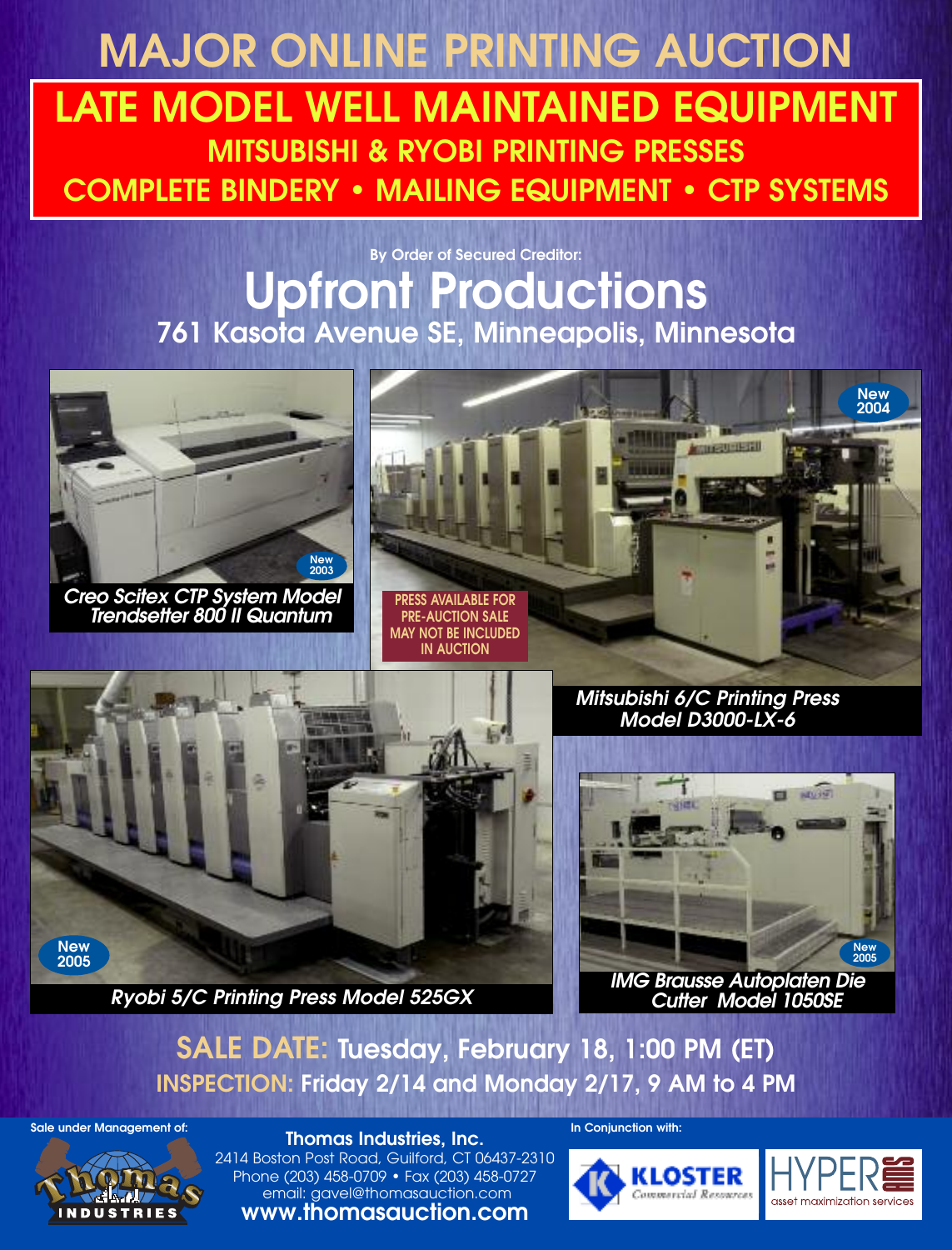## **LATE MODEL WELL MAINTAINED PRINTING EQUIPMENT**



Mitsubishi 6/C Printing Press Model D3000-LX-6



Mitsubishi 6/C Printing Press Model D3000-S



Ryobi 5/C Printing Press Model 525GX



S/N 959772. **COMPLETE LOT CATALOG, REGISTRATION & BIDDING AT: WWW.THOMASAUCTION.COM**

#### **PRINTING PRESSES - SHEET FED**

2004 **Mitsubishi** 6-Color Sheet Fed Printing Press Model D3000-LX-6, Tresu Anilox Coater, 61 Million Revolutions, S/N 3747, Auto Plate Positioning System, Quick Change Plate Clamps (3 directions), Comrac Console & API III Diamond link III Press Control Interface w/ CIP III Server, X-Rite Closed Loop Spectro w/MHI Interface, Auto Paper Pre-Sets, Auto Printing Pressure Pre-Sets, 40 pt. Paper Thickness Capability w/Skeleton Transfers, Ink Clutch Remote Control On Units 1/2/5/6, Auto Ink Roller Wash, Baldwin Impact Blanket Washers, Elettra Impression Cylinder Cleaners, MHI Delta Dampening, AWS Single Zone Ink Temp Control & Re-Circulator, Continuous Feed & Delivery, 10' Delivery Extension, Grafix UV System w/ 4-Interdeck Cassettes (removable) – 6-positions (between all units), Grafix UV 3 Interdeck (after coater), All Lamp Cassettes Air & Water Cooled, MHI Plastics Package, Press Raise Kit, All Standard Equipment

- 2004 **Mitsubishi** 6-Color Sheet Fed Printing Press Model D3000-S, Tower Coater, 128 Million Revolutions, S/N 3533, Auto Plate Cylinder Positioning System, Quick Change Plate Clamps (3-directions) w/Automatic Plate Changing System, Comac Console & Diamond Link III Press Control Interface w/ CIP III Server, Auto Paper Pre-Sets, Auto Printing Pressure Pre-Sets, Auto Ink Roller Wash, Baldwin Impact Blanket Washers, Delta Dampening, AWS Single Zone Ink Temp Control & Re-Circulators, X-Rite Closed Loop Spectro w/Litotel Interface, Continuous Feed & Delivery, All Standard Equipment
- 2006 **Ryobi** 5-Color Sheet Fed Printing Press Model 525GX, Type 5D, Anilox AQ Coater, 28 Million Impressions, S/N 1015, IR Dryer, (2) Royce Re-Circulators,PDS-E Scanning Spectro w/ Closed Loop Inking, IVS CIP Program Ink Profiling Software w/ PC Server, Ultrasonic Double Sheet Detector, Pull Side Guide Sensor, Oscillating Ink Form Rollers (1-per unit), Semi Automatic Plate Changers, Auto Blanket

Washers, **Continuous** Feed & Delivery, **Delta** Dampening, All Standard **Equipment** 1999 **Heidelberg** 2-Color Sheet Fed Printing Press Model QM-46-2, Meter Reads 22 Million,



Heidelberg 2/C Printing Press Model QM46-2

### <sup>2</sup> **PRINTING PRESSES – BINDERY –CTP SYSTEMS – MAILING EQUIPMENT**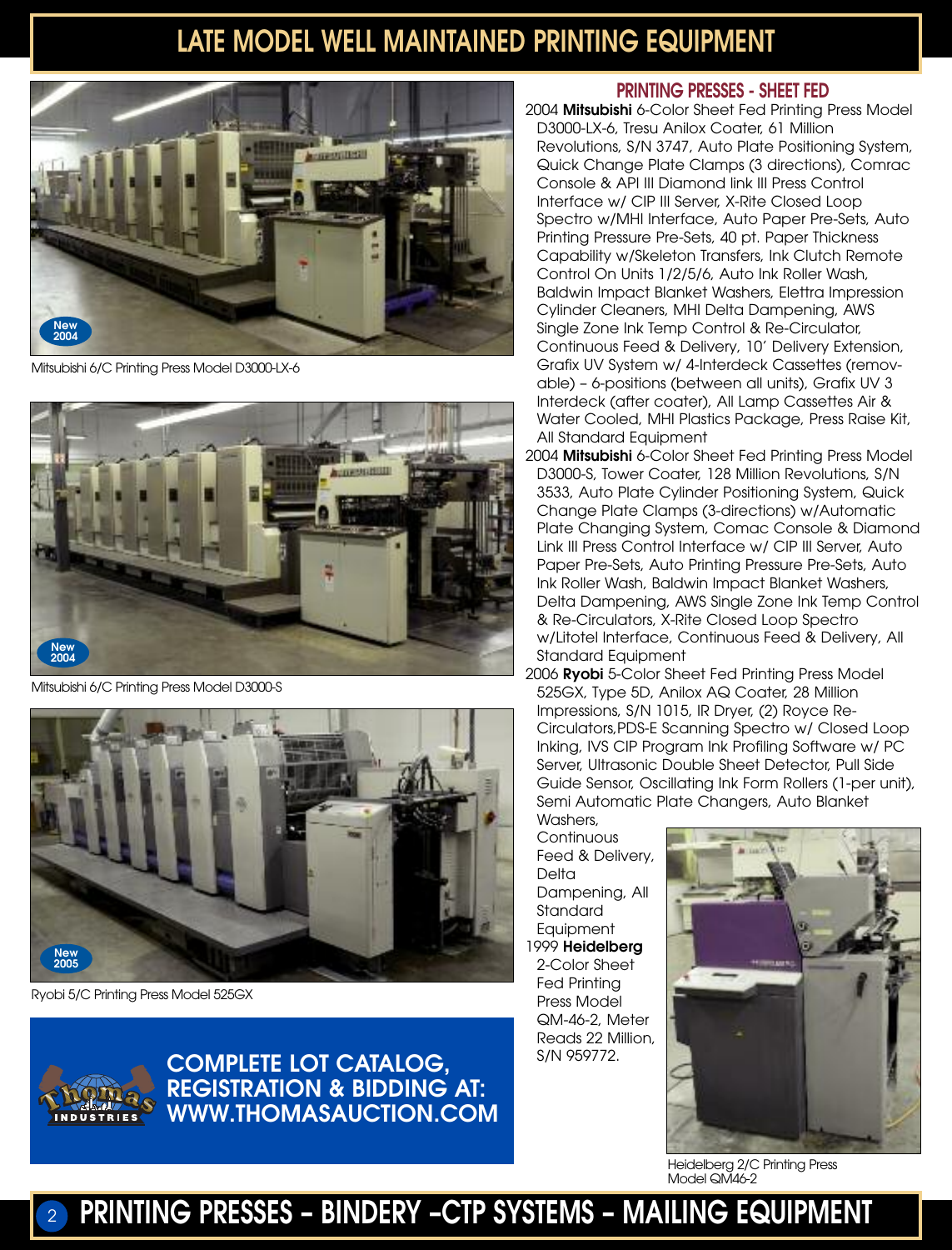## **ONLINE BIDDING ONLY – REGISTER & BID AT: WWW.THOMASAUCTION.COM**



Muller Martini Saddle Stitcher Line Model Minuteman

#### **COMPLETE LOT CATALOG AND PHOTOS WWW.THOMASAUCTION.COM**



Model 78ES

#### **SADDLE STITCHERS**

**Muller Martini** Saddle Stitcher Line Model Minuteman, 4-Pocket Feeders #1533, Cover Feeder #1528, 2-Head Stitcher, 3- Knife Trimmer #122, Delivery Conveyor #1511

#### **PAPER CUTTERS - JOGGER**

- **Saber** 54" Paper Cutter Model S-137, S/N 33788 (New 2001), Programmable Control, Air Bed Table
- **Itoh** 45" Paper Cutter Model Robocut 115, S/N 7091 (New 2001), Programmable Control, Air Bed Table
- **Polar Mohr 30"** Paper Cutter Model 78ES, S/N 6861950 (New 1998), Programmable Control, Air Bed Table **Bauman** Paper Jogger Model BSB-3L, S/N 211984 (New 2001), 31" x 45" Table

#### **CTP SYSTEM**

- **Creo Scitex** CTP System Model Trendsetter TS8, S/N TE044, (New 2000, Installed 2001), Thermal Laser, w/ Kodak Plate Processor Model S850, S/N 1760/NES5, Kodak Plate Stacker
- **Creo Scitex** CTP System Model Trendsetter 800 II Quantum, S/N TM294 (New 2003, Installed 2004), Thermal Laser

**New <sup>2000</sup> New <sup>2003</sup>**

Polar Mohr 30" Paper Cutter Creo Scitex CTP System Model Trendsetter TS8

#### **DIE CUTTERS**

- **IMG Brausse** Autoplaten Die Cutter Model 1050SE, S/N JZ-11238 (New 2005), 29" x 41", w/ Stripping Station, 7500 SPH, 300-Ton
- **Heidelberg** Original Cylinder Die Cutter, 22" x 32"
- **Kluge** Die Cutter, Clam Shell Type, 12" x 20" Platen, Foil
- **Heidelberg** Die Cutter Letter Press, 15" x  $20"$
- **PMC** Die Cutter Punch Model F79, S/N F1046

#### **DRILLS**

**Baum** 5-Spindle Paper Drill Model ND5B-S-3, S/N 0320G0035

**Sterling** 3-Spindle Heavy Duty Paper Drill

#### **FOLDERS**

- **Stahl** Folder Model TF66, S/N 64091-229009 (New 1997), 4/4/4, Continuous Feed, Delivery/Stacker Unit # SBP-M
- **Stahl** Folder Model TF66, S/N 31958-127006 (New 1995), 4/4/4, Continuous Feed, Delivery Unit #SAK66
- **Stahl** Folder Model TF-56, S/N 26223 (New 1997), 4/4, Pile Feed, Manual Gap Sets, Batch Counter
- **Stahl** SBPM Horizontal Crusher/Stacher S/N 64057



Saber 54" Paper Cutter Model S-137



Itoh 45" Paper Cutter Model Robocut 115



Creo Scitex CTP System Model Trendsetter 800 II Quantum

#### **BANDERS**

2006 **Palamides** Zeta30 Solo Bander SN:143-03

#### **MAILING EQUIPMENT**

- 2006 **Kirk Rudy** Addressing and Tabbing System, Configured w/ Friction Feeder (S/N 496F-0612-1581), Mailing Base (Model 224 S/N 0612-428), Mailing Base (Model 219-W, S/N 0612-1039), WaveJet 2-Head Inkjet Addressing System, Curing Unit (Model 881-3, S/N 0612- 0997), Tabbing Machine (Model 535, S/N 0612-1442), Powered Rubber Belt 12' Take Away Conveyor (Model 314- 12, S/N 0612-2867
- 2001-2002 **Buskro** Addressing and Tabbing System, Configured w/ Streamfeeder Friction Feeder (Model V710, S/N 71010178), Controller (Model BK700, S/N 700HNA10001046 New in 2001), Mailing Base Model BK71B, S/N 71BP1001012, New 2001, 2-Head Inkjet Addressing System, Lamsco Curing Unit (Model 3000 Quick Dry, S/N 1201054), Tabbing Machine (Model BK530, S/N 5300102645, New 2002), Powered Rubber Belt 12' Take-Away Conveyor (Model BK1600)

3

**INSPECTION DAYS: FRIDAY 2/14 & MONDAY 2/17, 9 AM TO 4 PM**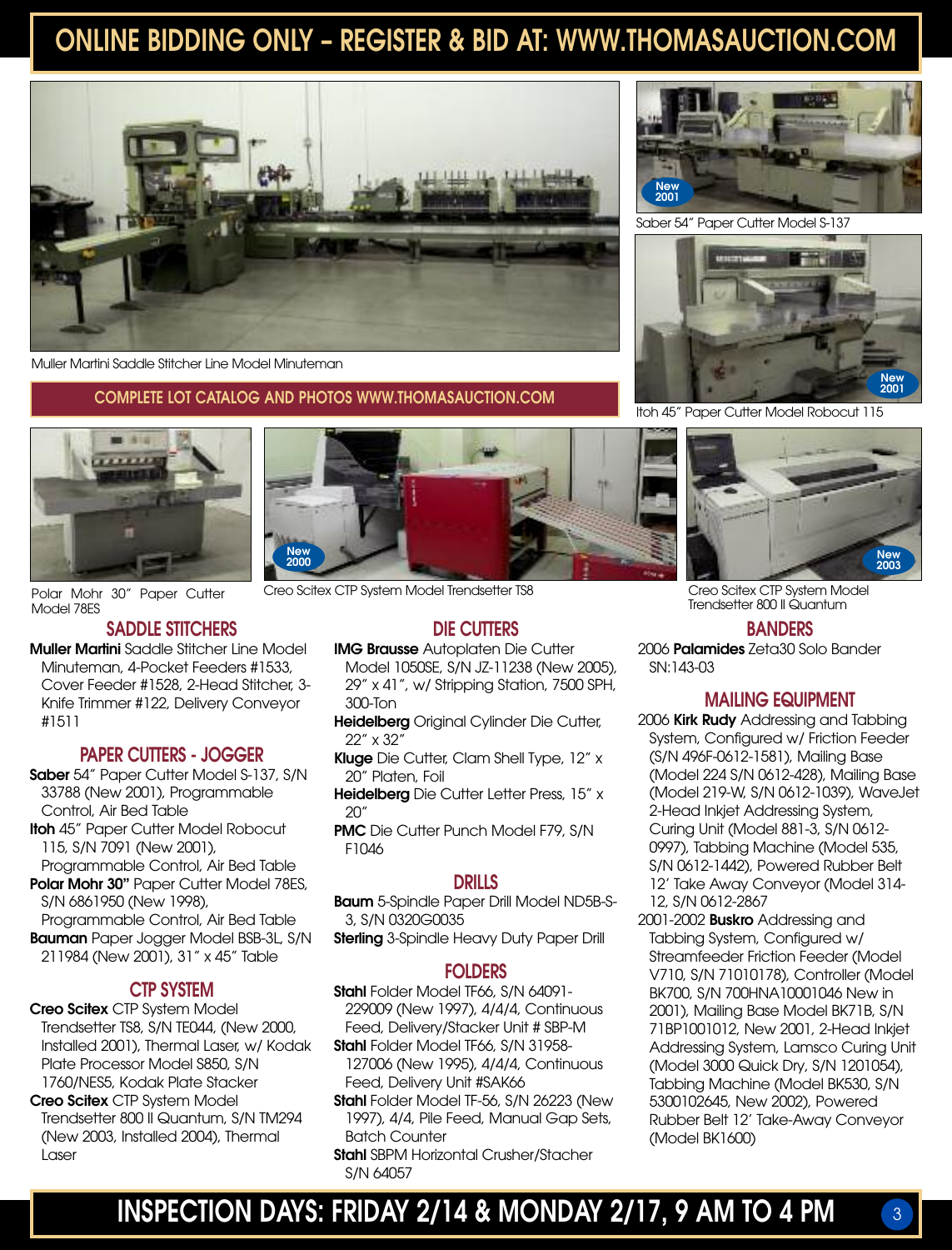### **BIDDING CLOSES: TUESDAY, FEBRUARY 18, 1:00 PM (ET)**



IMG Brausse Autoplaten Die Cutter Model 1050SE

**Know of a Printing Plant Closing? Call Now: 203-458-0709 We Pay Finders Fee \$\$\$\$**



Heidelberg Original Cylinder Die Cutter 22" x32"



PMC Die Cutter Punch Model F79

### **FRICTION FEEDERS**

**Multifeeder** Friction Feeder Model MFT-350

#### **ENVELOPE FEEDER**

**Strate Flow** Suspension Envelope Feeder S/N 4434 (attatches to QM-46-2)

#### **LAMINATORS**

**Seal** Image 62" Laminator MDL; IT600 **Seal** Image 42" Laminator MDL; IT400 **GBC** Discovery 80 Laminator & Cutter

#### **ROUND CORNER MACHINE**

**Perfection** Corner Rounder Round Corner Machine

#### **WIRE STICHERS**

**Acme** Single Head Stitcher Model N3A-3/4, S/N 20554 **Interlake** Single Head Stitcher Model A297-04, S/N 8549 Two (2) banders

#### **WIRE-O EQUIPMENT**

**Rhino Tuff** wireo binding system

#### **BOOKLET MAKERS**

**Duplo** system 5000 booklet maker SN:40300846 with two, 10 bin collating towers & connecting bridge, Duplo stacker, trimmer, Knife Folder, spine crusher, lifting unit, auto makeready - quick set up controls with job storage.

#### **PROOFERS - LARGE FORMAT PRINTERS**

**Mutoh Toucan** large format ink jet plotter

- **HP** Designjet 5000 (C6090Z) Printer Wide Format, Inkjet, 6 Color 42" Capacity, S/N SG15F14023
- **HP** Designjet 5000ps (C6096A) Printer, Wide Format, Inkjet, 6 Color, 60" Capacity S/N ESA0902496
- **HP** designjet 5000 (C6091A) Printer, Wide Format, Inkjet, 6 Color, 42" Capacity, S/N ESA0801654
- 2002 **Fuji Film** Proofer Model Luxel Final Proof 5600 (CP-5600A), Digital, Configured w/ Model Color-Art CA680T III Laminator (S/N 5485130)

#### **INSERTERS**

**Bell & Howell** Inserter/Sealer Model A2 Swing Arm Type

Stahl Folder Model TF66, 4/4/4



Stahl Folder Model TF66 w/ SBPM Crusher Stacker



Stahl Folder Model TF-56

### **HIGH QUALITY OFFERING OF LATE MODEL BINDERY & PREPRESS EQUIPMENT**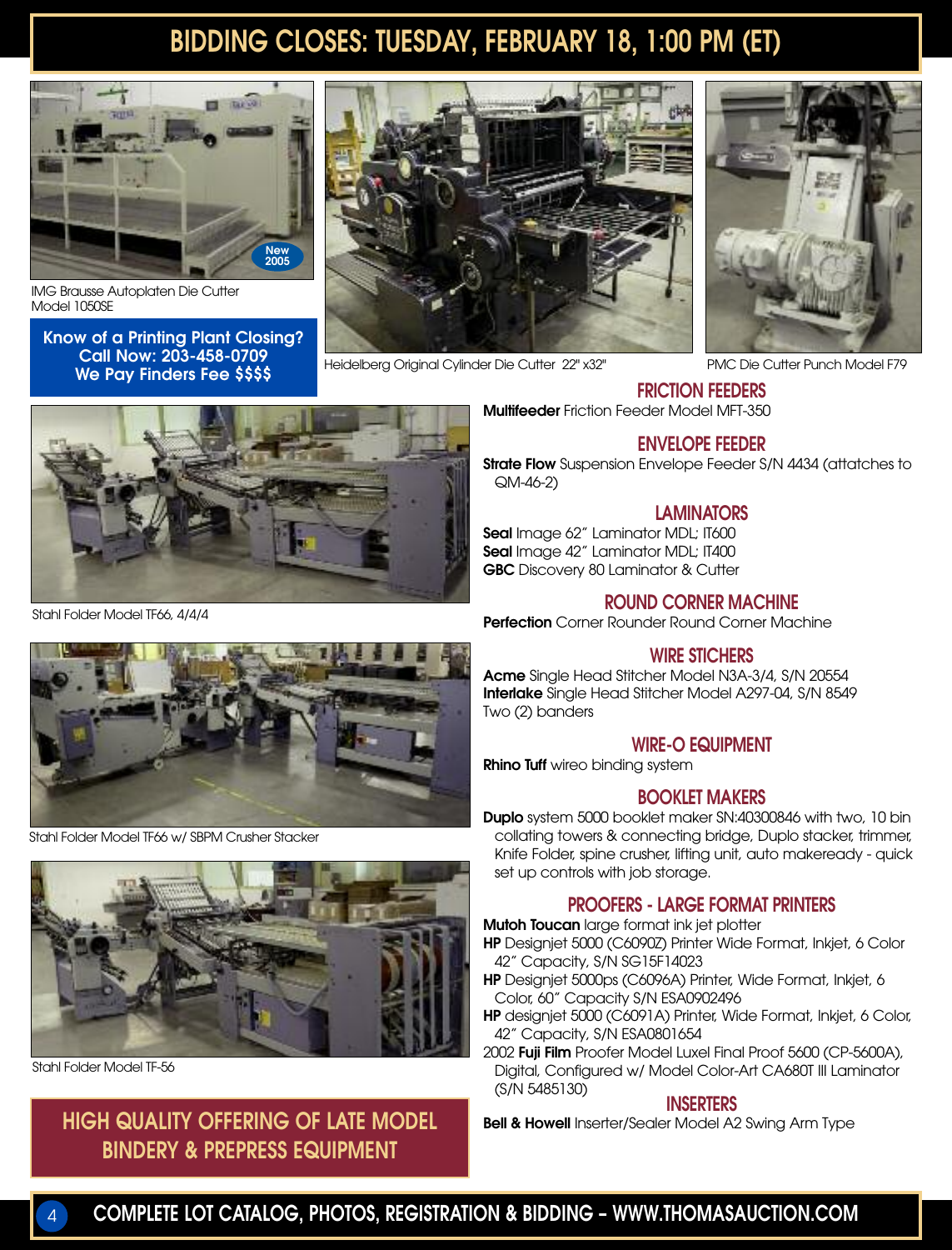### **PRINTING PRESSES – BINDERY – CTP SYSTEMS – MAILING EQUIPMENT**

Boge / Kruge Air 15 HP Rotary Screw Air Compressor Model S15





Kirk Rudy Addressing and Tabbing System



Buskro Addressing and Tabbing System

#### **PACKAGING MACHINES**

5FBE13

Toyota Forklift Toyota Forklift Truck Model

- **Allied Automation** Shrink Wrapping Sysem Model Sergeant, Configured w/ L-Bar Sealer (Model 1620C/SIMP, S/N 029161) and Heat Tunnel (Model 92416-BC, S/N 039485)
- **Eastey** Shrink Wrapping System Configured w/ L-Bar Sealer (Model EM1622TK, S/N 2031622TPPK, New 2006), Heat Tunnel, 16" Capacity
- **Eastey** Shrink Wrapping Sytem Configured w/ L-Bar Sealer (Model EM16221T, S/N 9431622TPP), Heat Tunnel (Model ET1608) 16" Capacity

#### **AIR COMPRESSORS - DRYERS**

- **Boge / Kruge Air** 15 HP Rotary Screw Air Compressor Model S15, Digital Controls
- **Speedaire** 15 HP Horizontal Tank Air Compressor Model 1WD78, S/N D023820, 120 Gallon Horizontal Receiving Tank, Speedaire Model 1LYN7 Refrigerated Air Dryer
- **Speedaire** 7.5 HP Horizontal Tank Air Compressor Model 1WD63, S/N DR0046920, 80 Gallon Vertical Receiving Tank, Speedaire Model 5Z656E Refrigerated Air Dryer
- **Speedaire** 10 HP Horizontal Tank Air Compressor Model 1WD72, S/N R0042135, 120 Gallon Horizontal Receiving Tank, Speedair Model 5Z657E Refrigerated Air Dryer **FORKLIFTS**
- 2000 **Toyota** Forklift Toyota Forklift Truck Model 5FBE13, S/N 13240, Triple Mast, Side Shifter, Max Lift Height 189", 2,500 Lb Lift

Duplo System 5000 Booklet System



Sterling Box Truck Model Acterra

Capacity, Battery Operated, Three Wheel

#### **TRUCKS**

2003 **Sterling** Box Truck Model Acterra Van, Single Axle, 24' Van Body, Hydraulic Tailgate Lift VIN #2FZACFCS23AM00357

#### **MISCELLANEOUS**

- **Plant Support:** Lauda Ultra Cool Chiller Type UC-0140SP, Clark & Barrett Electic Pallet Jacks, Exacto Elite cutter, Liquid Storage Cabinets, Light Tables, CVS View Stations, Metal Storage Cabinets, Power Tools, Ladders Fans, Pallet Racking, Pallet Jacks, Tape Dispensers, Portable Carts, Paper Joggers, Tool Chests, Digital Warehouse Scales, Film Cutters, Strapping Carts, Foster Film Cabinets, Fiinken H2O Osmosis Processing System, etc.
- **Computer Equipment:** (8+) Apple Power PC's & Mini Macs, Servers, Desktop PC's, Office Printers,
- **Office Furniture & Equipment:** Cannon Image Runner 550 color copier/printer, Ikon Black & White Copier, Toshiba Phone System, Desks, Chairs, etc.

### **BIDDING CLOSES: TUESDAY, FEBRUARY 18, 1:00 PM (ET)**